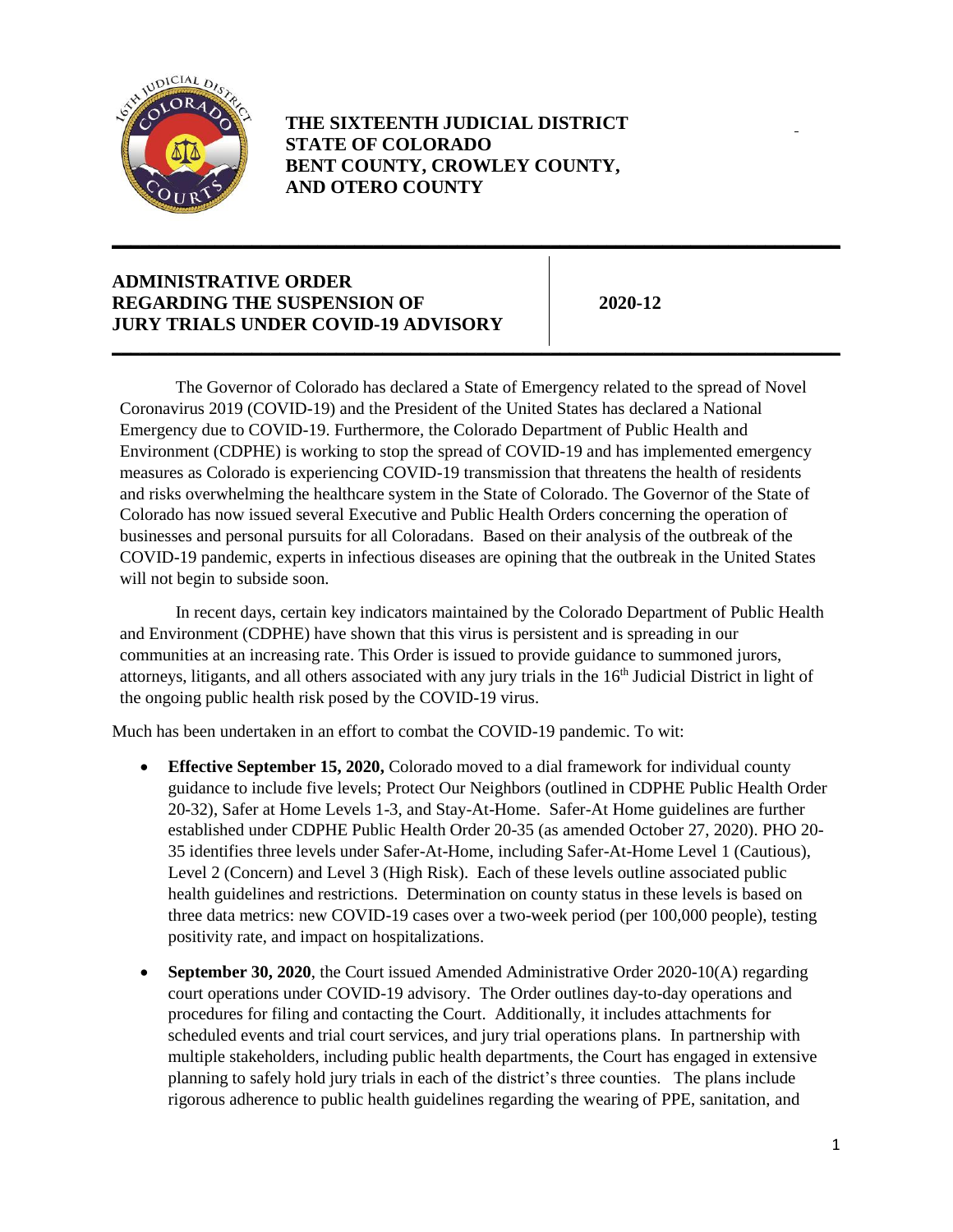social distancing. Jury trial operations plans contain thresholds identified by public health that if met will determine if a jury trial will be canceled. The thresholds are as follows:

- *1. The community is experiencing documented widespread, community transmission in the absence of evidence suggesting leveling off or going down.*
- *2. The community is not experiencing stable or declining case rates but is experiencing increasing case rates in the absence of evidence suggesting leveling off or going down.*
- *3. Viral status spread indicator has moved to high, with no sign of moving back to medium.*
- *4. An increasing average test positivity rate in the absence of evidence suggesting leveling off or going down.*
- o October 30, 2020, the Director of the Otero and Crowley Counties Department of Public Health responded to the Court regarding the thresholds for cancellation of a jury trial scheduled to commence on Monday, November 9, 2020. Their determination was that criteria #1, #2, and #4 had been met, and criteria #3 was trending in the same direction.
- o November 2, 2020, the Otero and Crowley Counties Department of Public Health Director made a final recommendation that the November 9, 2020 jury trial be canceled due to "widespread community transmission of COVID-19."
- **October 27, 2020**, the Otero and Crowley Counties Department of Public Health announced that the counties would be moving to Safer at Home Level 2 due to the increase in cases of COVID-19, effective October 30, 2020. In their announcement, the department specified that a return to Safer at Home Level 1 would not be possible until Thursday, November 6, 2020, with the stipulation that no new cases are reported before that time. Cases in Otero County from October 27, 2020 to November 2, 2020 rose from 139 to 185; in Crowley County during the same time period, cases rose from 91 to 112; Bent County cases increased from 14 to 19.



As of Tuesday, November 3, 2020, the dial framework indices status for Otero, Crowley, and Bent Counties as determined by the Colorado Department of Public Health and Environment are as follows:

• Otero County: Two-Week Cumulative Indices Rate of 355.6/100,000 (Stay at Home – Severe); Two-Week Average Positivity Rate of 15.9% (Stay at Home – Severe); Two-Week Decrease or Stable Hospitalizations of fewer than 2 reported per day (Protect Our Neighbors – Careful).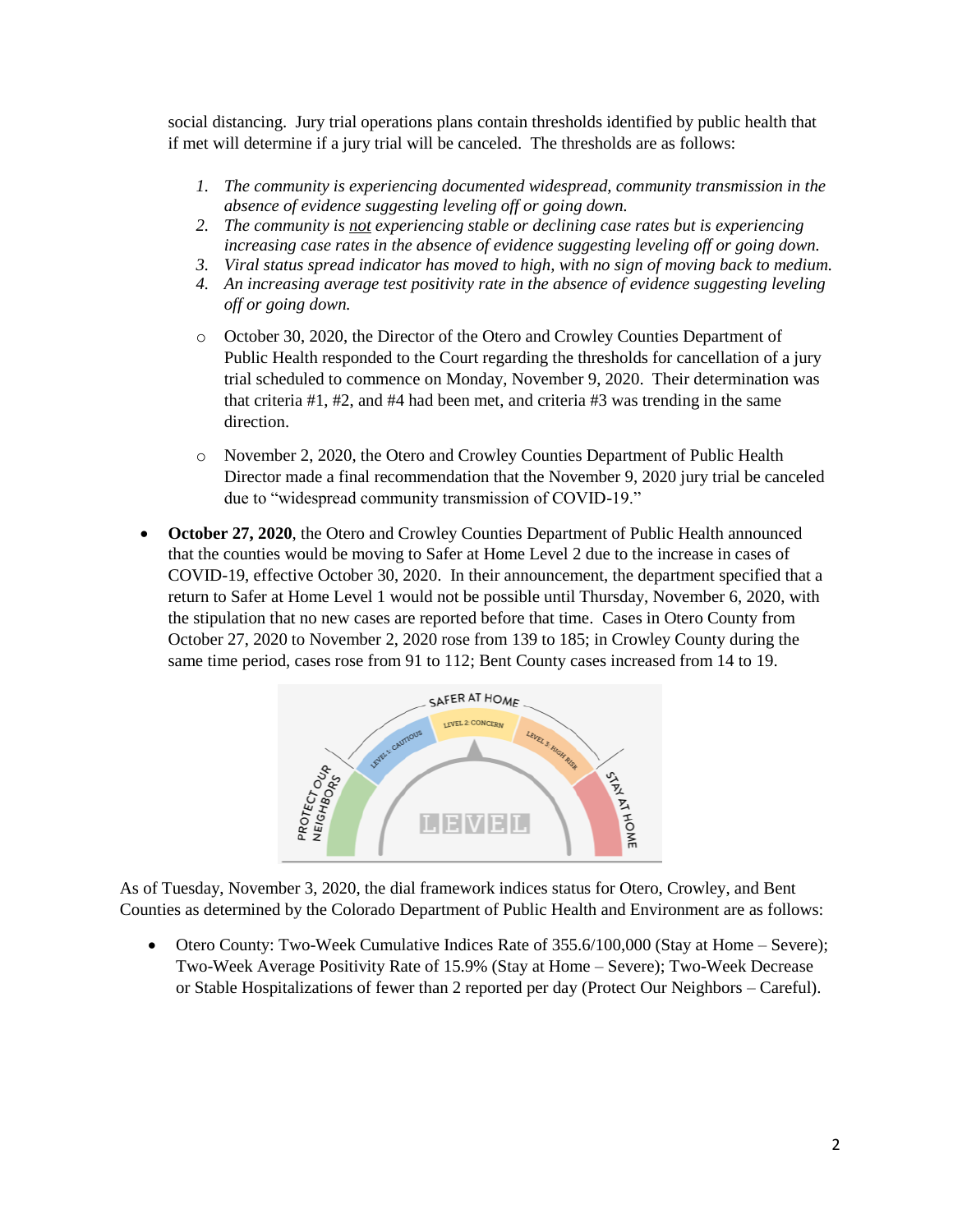

• Crowley County: Two-Week Cumulative Indices Rate of 513.9/100,000 (Stay at Home – Severe); Two-Week Average Positivity Rate of 12.6% (Safer at Home Level 3 – High Risk); Two-Week Decrease or Stable Hospitalizations of fewer than 2 reported per day (Protect Our Neighbors – Careful).

| Crowley County Two-Week Cumulative Incidence: 513.9         |                                  |  |  |
|-------------------------------------------------------------|----------------------------------|--|--|
| Crowley County Two-Week Average Positivity: 12.6%           |                                  |  |  |
| No more than 2 new hospitalizations reported per day in the | past two weeks in Crowley County |  |  |
|                                                             |                                  |  |  |

• Bent County: Two-Week Cumulative Indices Rate of fewer than 8/100,000 (Protect Our Neighbors – Careful); Two-Week Average Positivity Rate of 2.7% (Protect Our Neighbors – Careful); Two-Week Decrease or Stable Hospitalizations of fewer than 2 reported per day (Protect Our Neighbors – Careful).



Pursuant to the authority granted in Chief Justice Directive 95-01 and the Chief Justice's Updated Order Regarding COVID-19 and Operations of Colorado State Courts concerning jury trials dated July 24, 2020, it is hereby ORDERED as follows:

• **District and county court jury trials scheduled to commence before December 31, 2020 in**